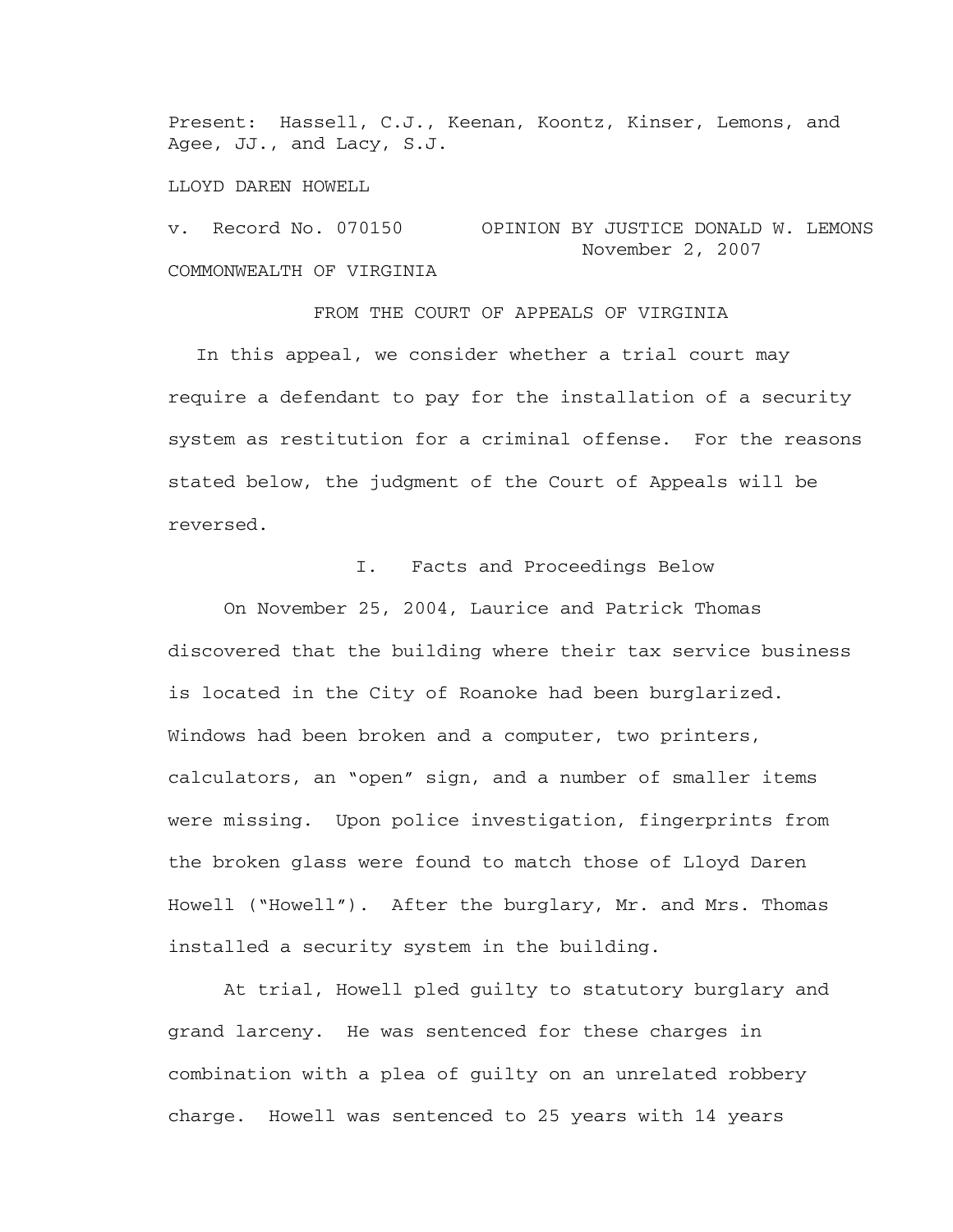suspended for robbery, 10 years with 6 years suspended for burglary, and 5 years with 4 years suspended for grand larceny. As conditions of his suspended sentence, the trial court imposed five years of probation and restitution of \$1,399.00. Of this restitution amount, \$1,040.00 was for the installation of the security system and included eight months of service monitoring charges.\*

 Howell objected to the portion of the restitution amount that related to the security system. He appealed to the Court of Appeals, which affirmed the trial court's judgment in an unpublished opinion. Howell v. Commonwealth, Record No. 2847- 05-3 (December 19, 2006). The Court of Appeals held that "[t]he condition was reasonably related to Howell's criminal activities and . . . therefore, was an appropriate exercise of the trial court's judicial discretion under Code § 19.2-303." Id., slip op. at 4. We awarded Howell an appeal upon one assignment of error: "The trial court erred in ordering Howell to pay as restitution the cost of the security system installed at Thomas Tax Service after the burglary."

## II. Analysis

Sentencing determinations are within the discretion of the trial court, and will be reversed if the trial court

 $\overline{\phantom{a}}$  As a result of a clerical error, the restitution amount from the burglary and grand larceny of Thomas Tax Services was included in the Sentencing Order from the unrelated robbery charge.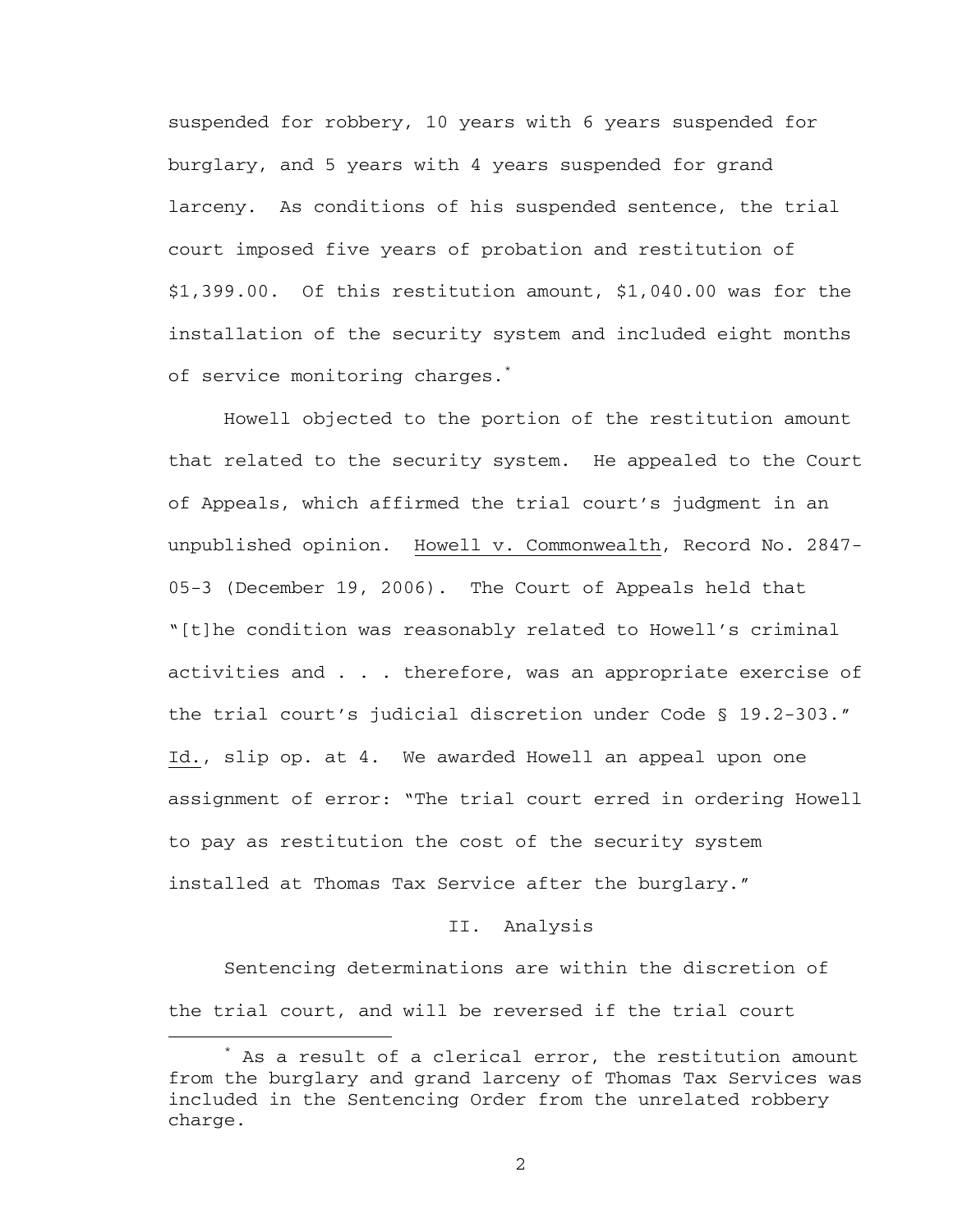abused its discretion. See e.g., Lane v. Commonwealth, 223 Va. 713, 719, 292 S.E.2d 358, 362 (1982) (citations omitted); see also Martin v. Commonwealth, 274 Va. \_\_\_, \_\_\_, \_\_\_ S.E.2d \_\_\_, \_\_\_\_ (2007) (this day decided).

The statutes dealing with probation and suspension are remedial and intended to give the trial court valuable tools to help rehabilitate an offender through the use of probation, suspension of all or part of a sentence, and/or restitution payments. See Peyton v. Commonwealth, 268 Va. 503, 508, 604 S.E.2d 17, 19 (2004); Code §§ 19.2-303 to -306. "Restitution" is defined, in pertinent part, as "a restoration of something to its rightful owner: the making good of or giving an equivalent for some injury (as a loss of or damage to property)." Webster's Third New International Dictionary 1936 (1993).

The General Assembly has limited the scope of restitution a court may order to payments for "damages or losses caused by the offense." Code § 19.2-303 provides in relevant part

[a] fter conviction,  $\ldots$  the court may  $\ldots$ suspend the sentence in whole or part and . . . may, as a condition of a suspended sentence, require the defendant to make at least partial restitution to the aggrieved party or parties for damages or loss caused by the offense for which convicted.

Restitution ordered as a condition of a suspended sentence is subject to Code § 19.2-305(B) which provides that "[a]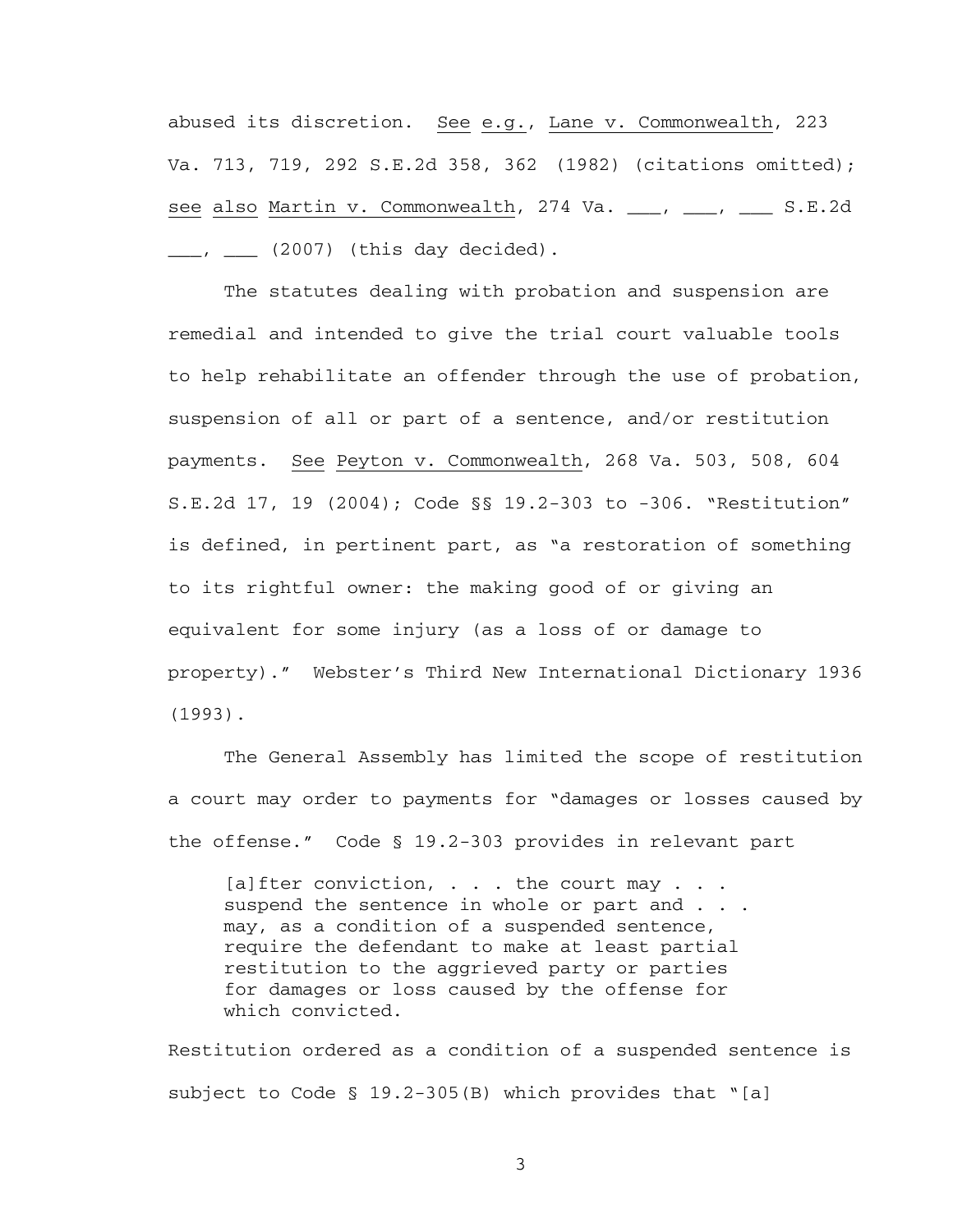defendant placed on probation following conviction may be required to make at least partial restitution . . . for damages or loss caused by the offense for which conviction was had." Code § 19.2-305.1(A) also provides that "no person convicted of a crime . . . which resulted in property damage or loss, shall be placed on probation or have his sentence suspended unless such person shall make at least partial restitution for such property damage or loss."

 The Commonwealth contends that after the burglary the Thomases were afraid, and that Mrs. Thomas was not comfortable being alone at the business. The Thomases stated that "they felt forced to install a new security system at their business" after the burglary. Consequently, the Commonwealth maintains that the installation of the security system was "damages or loss caused by" Howell's burglary of the building as envisioned by the applicable provisions of the Code. We disagree.

The United States Court of Appeals for the Fourth Circuit, considering a federal statute similar to ours, has interpreted the language "actual damages or loss caused by the offense" to limit the damages or loss which the defendant can be ordered to repay to "those which were directly caused by the offense." See United States v. McMichael, 699 F.2d 193, 195 (4th Cir. 1983). Costs that result only indirectly from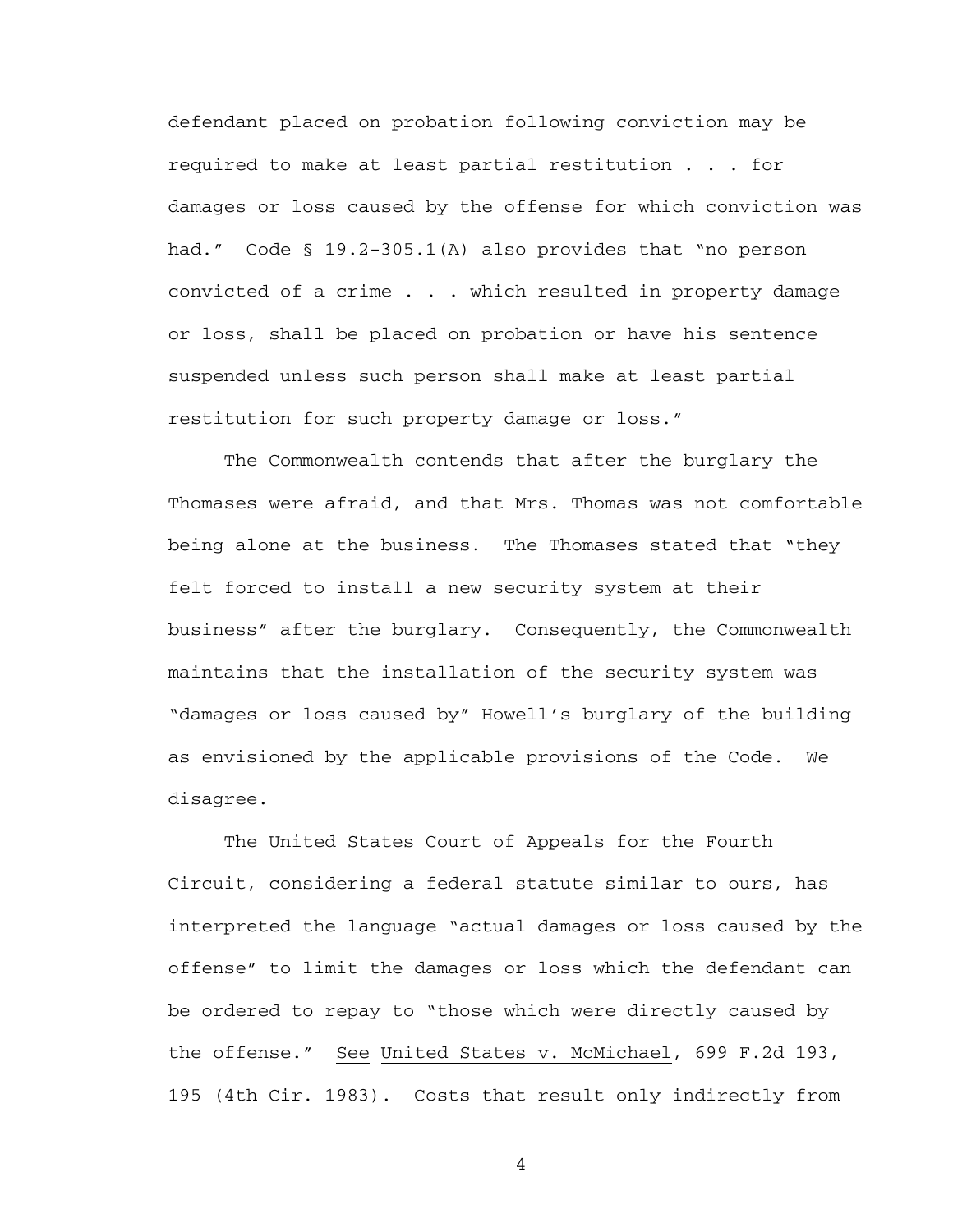the offense, that are a step removed from the defendant's conduct, are too remote and are inappropriate for a restitution payment. In another case, the Fourth Circuit considered reimbursement to the government for costs associated with investigation and prosecution. Using the same federal statutory provision, the court stated "[w]e do not read the language . . . to authorize reimbursement . . . [for] costs [that] result only indirectly from the offense." United States v. Vaughn, 636 F.2d 921, 923 (4th Cir. 1980).

A Kansas statute that limits restitution to "damage or loss caused by the defendant's crime" has likewise been interpreted to mean that not all consequences of the offense are appropriate for restitution. The Supreme Court of Kansas held that "[r]estitution orders must have limitations. Not all tangential costs incurred as a result of a crime should be subject to restitution." State v. Beechum, 833 P.2d 988, 994 (Kan. 1992).

The Kansas Court of Appeals, in a case holding that a restitution order was improper, held that there was not sufficient evidence to require the defendant to pay for the installation of a security system. State v. Chambers, 138 P.3d 405, 414-15 (Kan. Ct. App. 2006). The trial court had ordered the defendant to pay for the installation of a security system in the building that he burglarized, finding